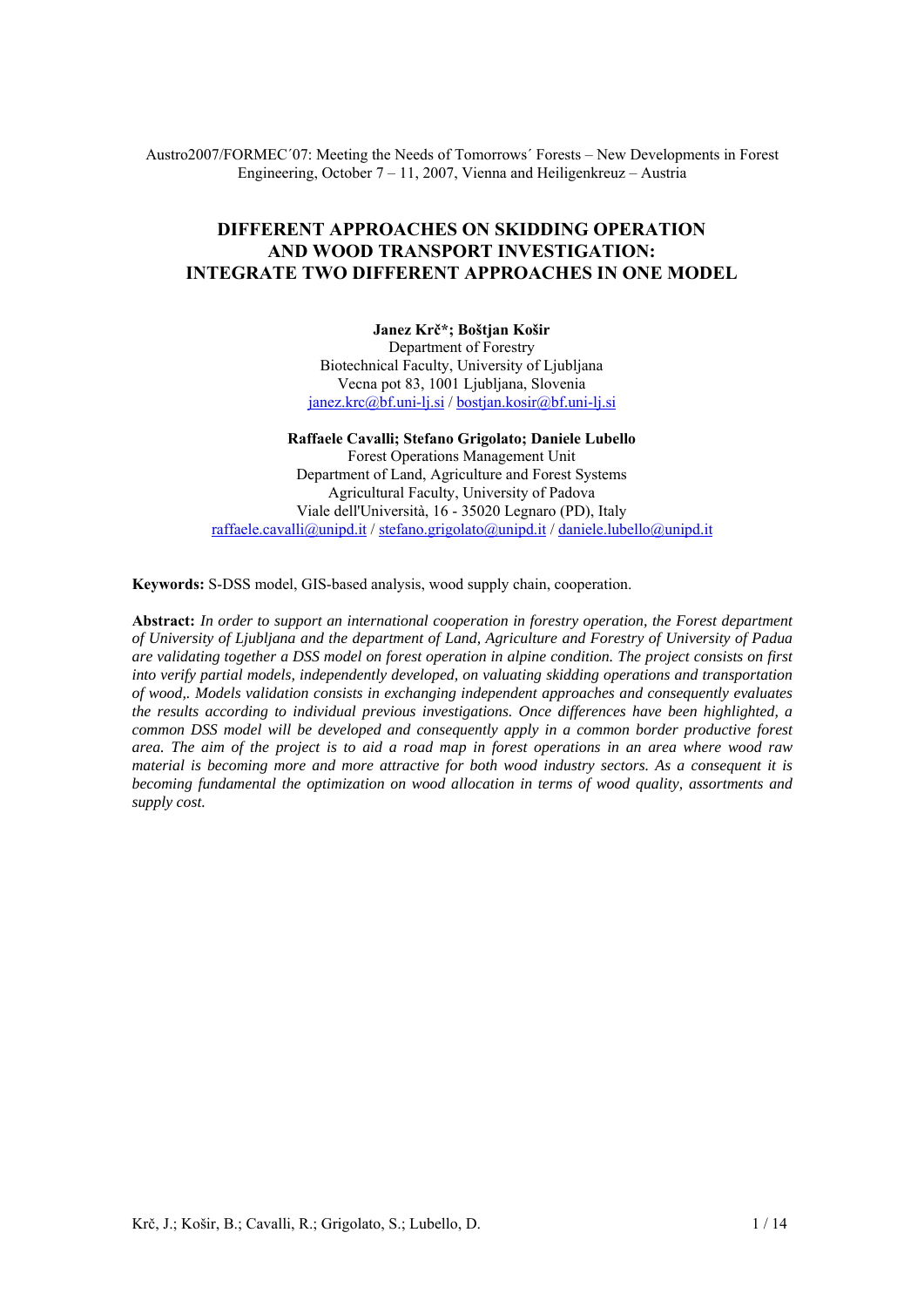#### **1. Introduction**

Two neighbor countries with many common problems regarding efficient wood supply (Italy and Slovenia) are recently (Slovenia) both part of the common market of European Union (EU). One of the most evident common problems regarding forestry is small scale forestry with low level of owners' social capital associating their capacities and common appearing on forest operation and wood procurement market. Introduction of new technologies for forest operation (mechanized cutting, processing and forwarding, high efficient mountain logging with whole tree cable skidding and processing, wood biomass conversion in wood biofuels) represents great challenge for both forestry professions.

Borders usually represent a barrier for executing an optimal activities arrangement regarding forest operation and transportation. Also separated development of specific solutions does not lead to optimal simulation and predicting an optimal future management. In former situation (when Slovenia was not part of EU) with more or less closed border the trade between Slovenia and Italy was, anyway, very vivid. Natural condition and logistic infrastructure offer an excellent condition for cross border wood trade. Nationals economies are today not closed and self-sufficient – the EU frame shall promote international and interregional cooperation to achieve altogether more competitive economy.

Approach with modeling different solutions is nowadays a common tool for efficient forest management activities. Maximization of added value as a goal function shall be considered in an ecological and economic perspective (point of view). Climate changes play one of the most important roles in everyday efforts of scientists where renewable sources of raw material and energy will gain high priority. Forest as domestic and natural sound system has to be sustainable maintained and efficient applied.

The main aim of research is to highlight differences in forest operation and logistic modeling with evaluation of possibilities for common approach to develop wood supply chain models. Two separated tools for modeling wood flow cost from source (forest) to sinks (sawmills or CHP) were developed separately in Slovenia and Italy. There are also different sets of input data into applications which are connected to the local organization of forestry and available databases. After highlighting the condition for running both models the wood flow case study on 143 000 ha border area comprising both sides' forests productive area (sources) and local capacities for wood processing (sinks) was conducted.

### **1.1 Objectives**

Both Slovenia and Italy have problems, connected to forestry sector, that don't permit to the wood supply chain to be competitive like in other European countries. Some of these problems are: fragmentation of forest properties and yield amount. Both influence forest operation system productivities and costs. The research cooperation wants to point out the main problems of the actual situation and try to define common guide lines for supporting forest operation activities over boundaries. A decision support instrument will be based on GIS tools.

# **2. Materials and methods**

## **2.1 Comparing two partial S-DSS models evaluating skidding systems**

Both University of Padua (Lubello *et al.*, 2006) and University of Ljubljana (Krč, 2006) developed DSS models to evaluate the suitability and costs of using different systems or machines for cutting and skidding operations.

# **2.1.1 IDRISI model (University of Ljubljana)**

The selection of skidding means (technology) and skidding direction is derived by model, which make the determination of optimal skidding mean and skidding direction (uphill, downhill)**.** Wood skidding map was determined by procedure of Multi-Criteria Evaluation (MCE) of influential factors summarized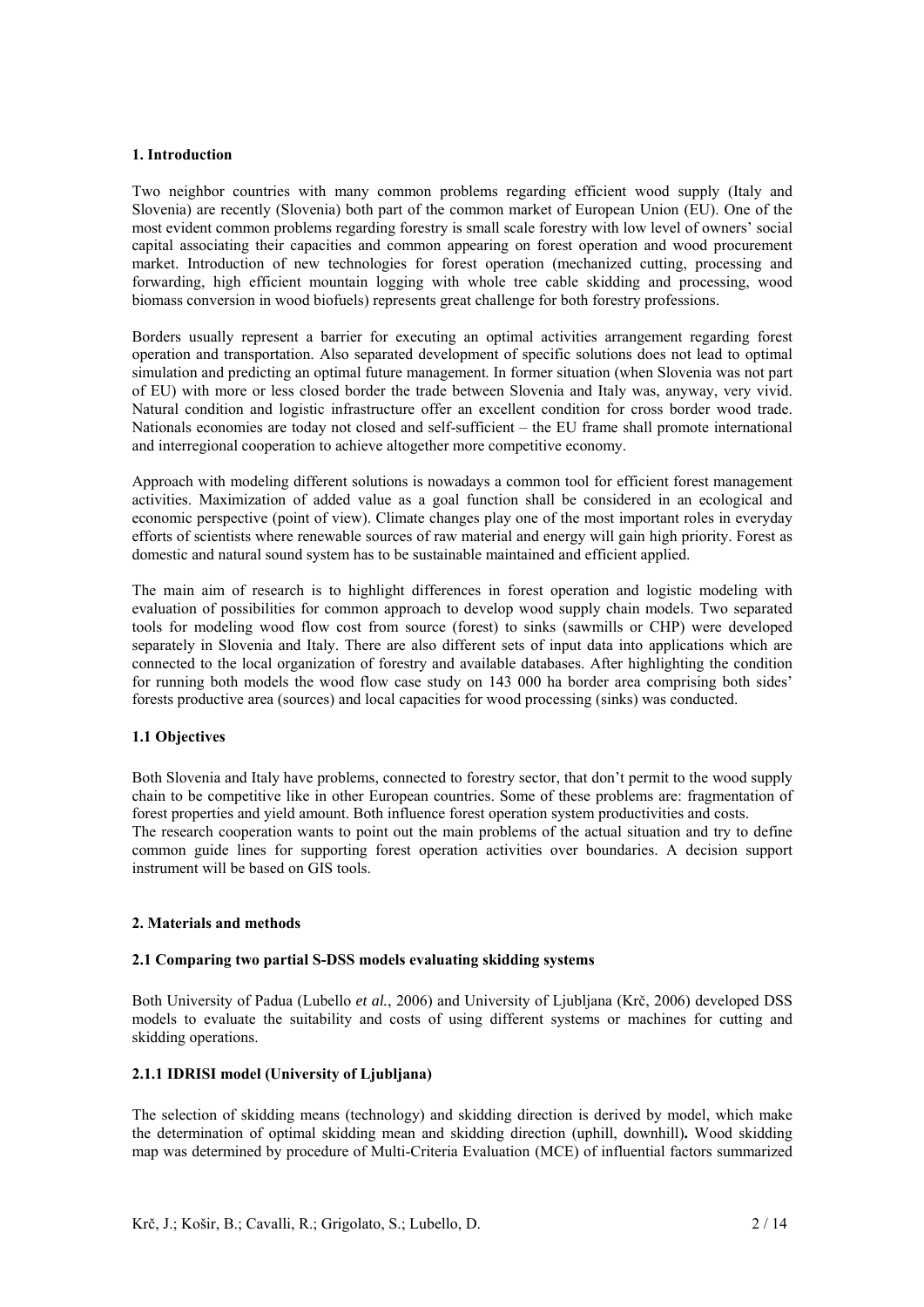to Multi-Criteria Evaluation method (Eastman, 1997). By the MCE method the optimal skidding model was determined. The first step of skidding model determination was procedure for selection of influential factors and their importance.

The criteria for influential factor selection were related to significant terrain, stands and openness conditions of forest compartment. The weight of every influential factor had to be determined on the base of importance *ratio* among the selected *factors*. The weight was derived by *pairwise* comparison method (Saaty, 1977). For every skidding model its suitability value showing suitability grade on concrete ground plot, represented by raster grid cell was calculated. The suitability *value* is related to terrain and stand conditions expressed by selected influential factors (terrain slope, skidding distance, rockiness, soil bearing capacity). The procedure for suitability value calculation was summarized to weighted linear combination of standardized values of influential factors. The standardized values were derived by positive correlation between influential factor value and its suitability for each skidding model separately. For instance steep terrain slopes have high standardized value for Cable crane skidding model and low standardized value for tractor skidding model. The last step of skidding model determination was the comparison of suitability indexes on every ground plot expressed by raster grid cell. The suitability index comparison was enabled through using of pairwise comparison method which distributes the determination of skidding model on the altogether influence of selected influential factors.

Skidding method with some additional data (skidding distances, skidding direction) was used as input data into computer program, which had been developed for forest operation cost calculation. Basic unit is forest compartment with specific set of influential factors, derived from forest inventory (Slovenian Forest Service data). Program calculates potential cutting and skidding cost using standard times (Košir, 2003) multiplied by system hourly cost. There are also separated procedures developed for determination of standard times for each specific operational condition (mean three volume, skidding distance, terrain conditions etc.) and system hourly cost (Krč and Košir, 2005).

### **2.1.2 The ArcMap Forest Operation Planning (FOPP) model (University of Padova)**

University of Padova built a similar model in ArcMap *Geoprocessing* combining processes in visual models using *ModelBuilder* environment (ESRI, 2007). The model is structured as an ArcMap *toolbox* and can be shared with other GIS users. A user interface allows to set input data, output directories and *geodatabases*, model parameter, rules and functions values.

It's a rule-based model so it is based on several input *shapefiles* and on calculated GRID files: the evaluation is done cell by cell (continuous surface) and it is based on several matrices and algorithms defining rules or functions used to calculate which skidding system (and their costs) is better to use.

Input files have to be prepared inside a geodatabase: usually they are not ready to be used and preparing them could take several hours or days. Inside user interface there are specific instructions on how they should be to suit the model without errors.

The functioning structure of the model could be resumed by points:

- 1. Preparing and setting input files and databases. All input files are necessary to the model to be run. They are five shape-files (study area, road network, management plan data, geology and precipitation) and one GRID file (Digital Terrain Model). Other information needed are systems productivity functions (as those in Cavalli and Lubello, 2006; Rizzi, 2007; Zanoni, 2007) and hourly costs (Miyata, 1980).
- 2. Determining trafficability classes and gradeability. Starting from geology and precipitation, the model defines a list of soil trafficability classes according to previous studies (AA.VV., 1961; Anderson, 1985; Bonasso, 1989). Gradeability (terrain steepness in percent) of each skidding system will be influenced according to soil classes (table 1) with the exclusion of cable systems (Samset, 1975; Rowan 1977; Mellgren, 1980; Löffler, 1984).

### **Table 1: matrices defining skidding systems gradeability rules**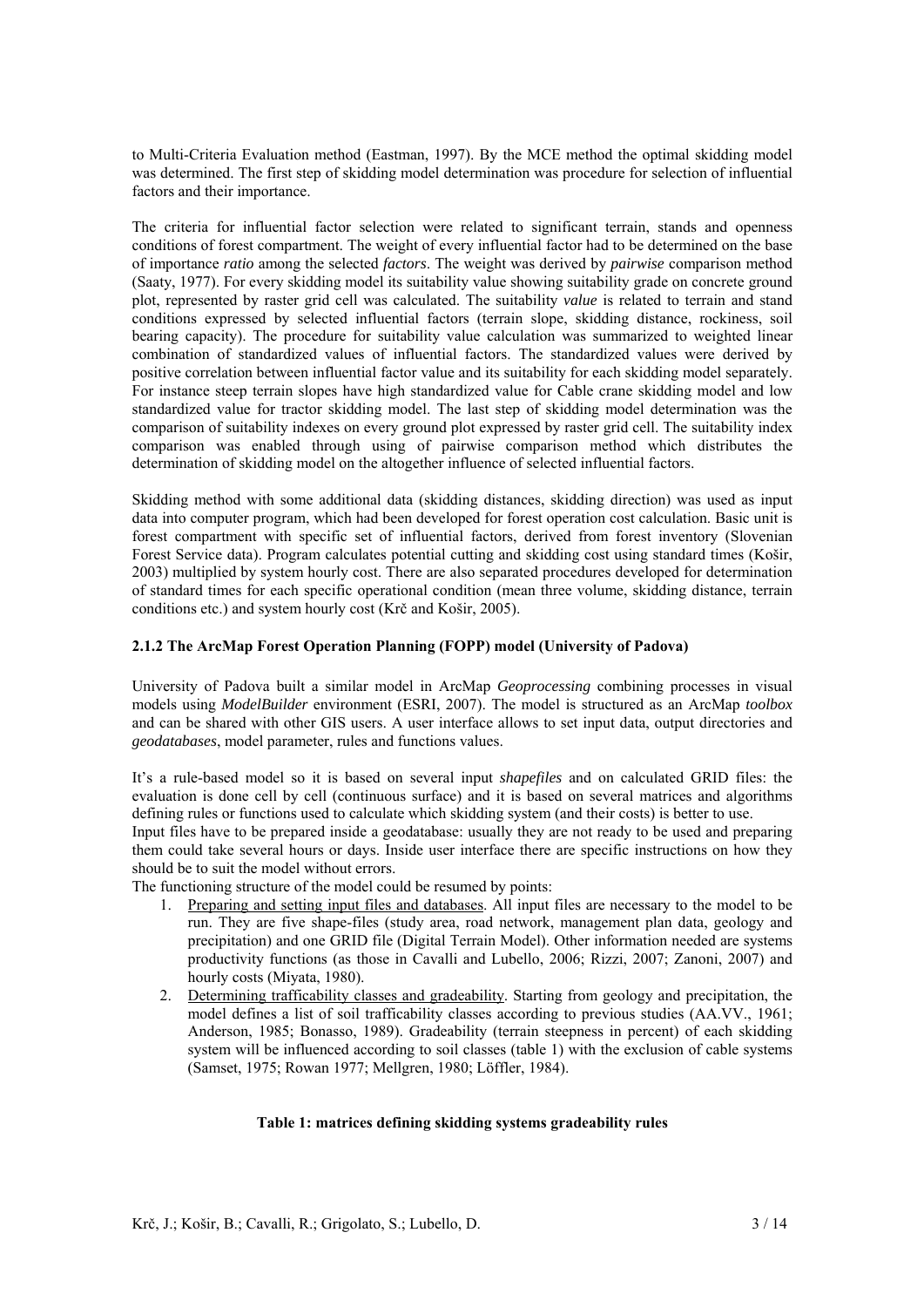| Soil stability | <b>HIGH</b>   | <b>NORMAL</b> | LOW             |               |              |             |               |            |                 |
|----------------|---------------|---------------|-----------------|---------------|--------------|-------------|---------------|------------|-----------------|
|                |               |               |                 |               | Gradeability | <b>HIGH</b> | <b>NORMAL</b> | <b>LOW</b> | <b>VERY LOW</b> |
| Rain mm/year   |               |               |                 |               |              |             |               |            |                 |
| < 700          | <b>HIGH</b>   | <b>HIGH</b>   | <b>HIGH</b>     |               | Systems      |             |               |            |                 |
| 700 - 1500     | <b>HIGH</b>   | <b>HIGH</b>   | <b>NORMAL</b>   |               | Tractor      | 23          | 20            | 17         | 13              |
| $1500 - 2500$  | <b>HIGH</b>   | <b>NORMAL</b> | LOW             |               | Forwarder    | 38          | 35            | 32         | 28              |
| > 2500         | <b>NORMAL</b> | LOW           | <b>VERY LOW</b> | $\Rightarrow$ | Cable-forw.  | 63          | 60            | 55         | 50              |

- 3. Calculating other variables. Consequently, also GRID files of terrain roughness, slope, distance from forest road and up-hill or down-hill direction to road are calculated.
- 4. Feasibility areas. Through user interface, technical limits of skidding systems (Cielo *et al.*, 2003; Hippoliti and Piegai, 2000) have to be set (table 2).

| Skidding        | Terrain   |       | Downhill | Jphill    |          |  |
|-----------------|-----------|-------|----------|-----------|----------|--|
| system          | roughness | slope | distance | slope     | distance |  |
| Tractor/skidder | low       | 13-23 | 300      | $8 - 18$  | 150      |  |
| Tower cranes    | high      | 100   | 350      | 100       | 350      |  |
| Forwarder       | medium    | 28-38 | 600      | $22 - 32$ | 500      |  |
| Sledge varder   | high      | 120   | 900      | 120       | 900      |  |

**Table 2: technical limits used in the ArcMap model** 

With this information, model is able to determine feasible areas for each selected skidding system. Output maps distinguish the skidding direction (up-hill/down-hill) (Heinimann, 1986 and 1994; Lüthy, 1998; Krč, 1999) and for cable systems the model verify that average inclination from each cell to the nearest road is enough to guarantee the gravity functioning (figure 1).



**Figure 1: example of mobile tower cranes output map.** 

5. Systems productivities. By performing several time studies during forest operations and validating field data with literature (Piegai, 1990; Fanari *et al.*, 1999; Della Giacoma *et al.*, 2002; Zuccoli *et al.*, 2006), productivity functions were estimated giving correlation to skidding distance from forest road. The result gives a decreasing value (in  $m^3$ /hour) for each system working far from road (figure 2).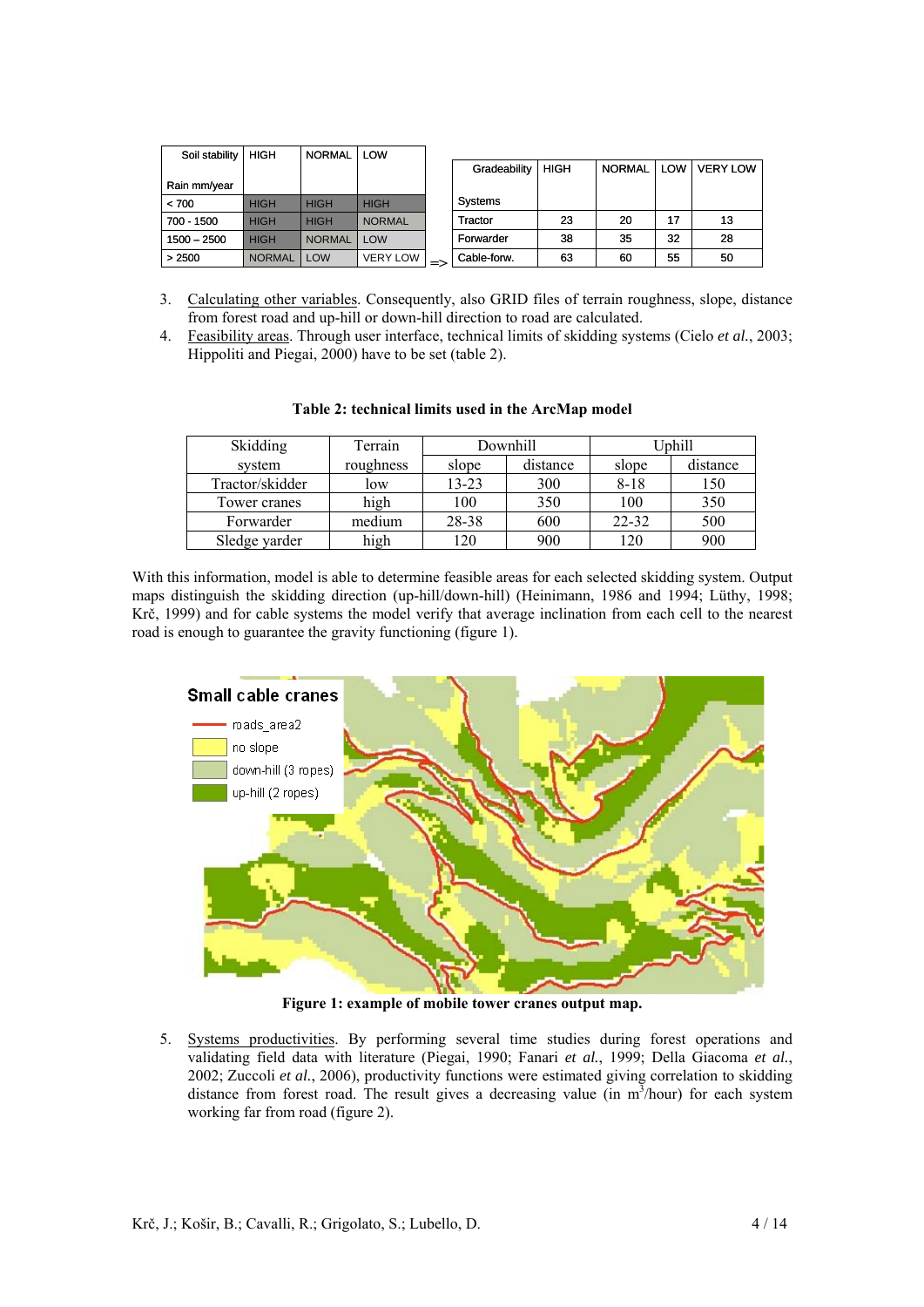

**Figure 2: graph of systems productivity functions**.

6. Calculating costs. Model calculates cell by cell allowable cutting yield  $(m<sup>3</sup>)$ . Dividing productivities by yield it is possible to know how much time skidding operations will last and how much they will cost (figure 3). This value is suddenly divided by the yield (cell by cell) and transformed in  $\epsilon/m^3$ .



Figure 3: on the left side a general cost function map; on the right side a cost output map  $(\text{\textsterling} / \text{m}^3)$ 

Running the model on the whole study area  $(1430 \text{ km}^2)$  took about 45 minutes.

# **2.2 A common model for wood flow analysis**

### **2.2.1 Study area**

Study area lies over the border between Slovenia and Italy (figure 4): it includes the mountain community of Torre, Natisone and Collio and four Slovenian municipalities (Tolmin, Kobarid, Kanal and Brda)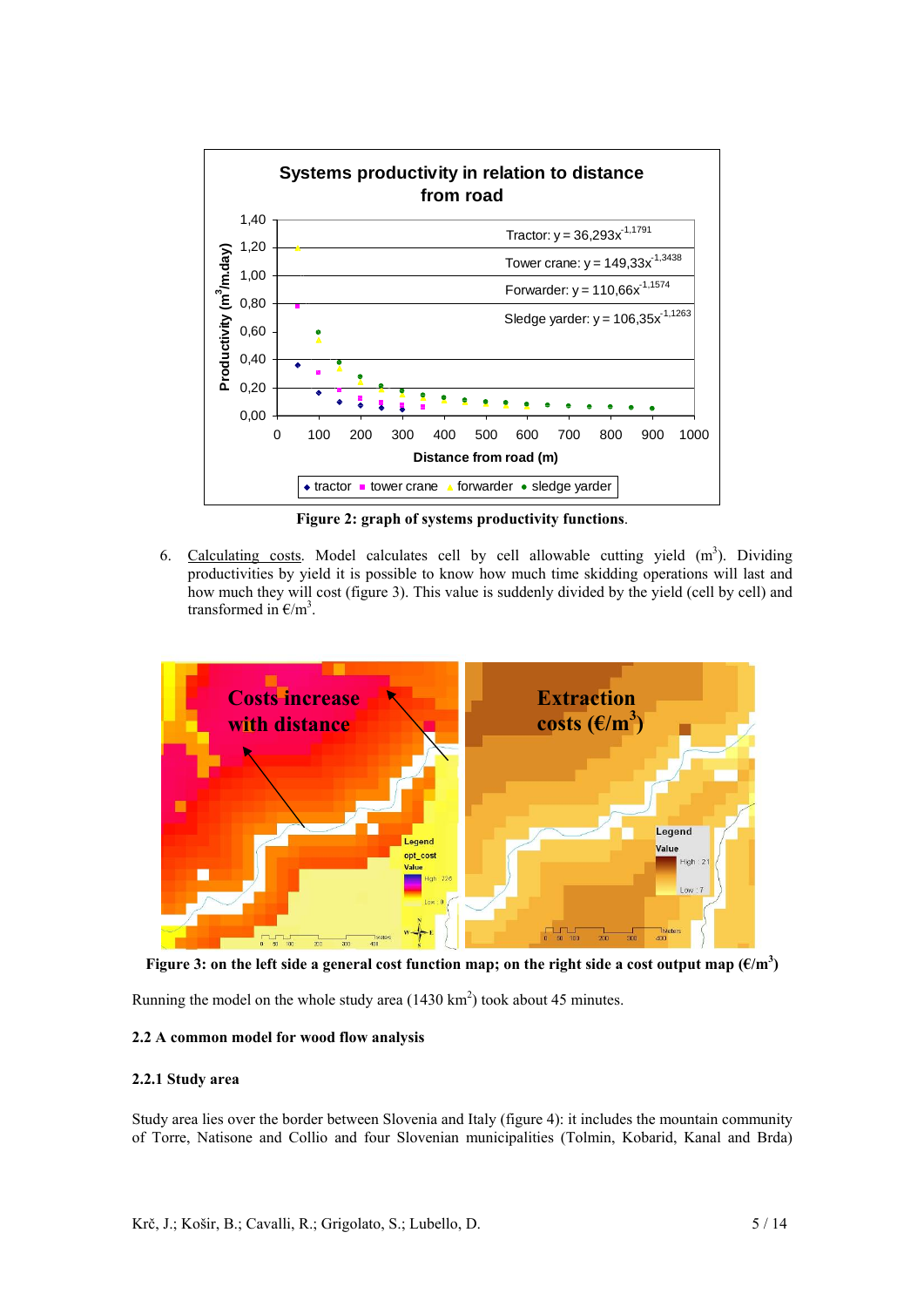raising a total of 143047 ha. It is linked to the European A5 axis that connects eastern to westerns countries. About 70% (98340 ha) of the area is covered by forests which are mainly broadleaf trees (beech, oak, ash, hornbeam, maple). Only 10% of forest area is coniferous plantation.



On Slovenian side, forestry databases (1087 compartments) and road *shape-files* were available and ready to be used. On Italian side only data coming from public assessed forests were available: for the private areas we joined information from Corine Land Cover and use and forest typologies to derive estimation of stocks and allowable cutting volumes.

### **2.2.2 Harvestable wood allocation**

In order to generate wood sources along road network, from each forest road segment (public and forest) a road catchment area was created. Catchment areas represent areas where each GRID cell of a continuous surface is allocated to the same road segment: it consists thus in "moving harvestable wood amount" from each GRID cell to the closest road segment by an Euclidean Allocation (ESRI, 2007). Road segments presented thus a sum of harvestable wood amount  $(m<sup>3</sup>/10y)$  and its average forest operations unit cost: cutting, skidding and administration cost as calculated by S-DSS models (figure 5). In order to distinguish transportation from forest to public road and transportation along public road to terminals (sawmill, heating plant, fibre board mill), a further allocation was done only for wood allocated along forest roads. This second procedure moved wood from forest roads to the nearest crossing point where a forest road crosses public road (figure 5).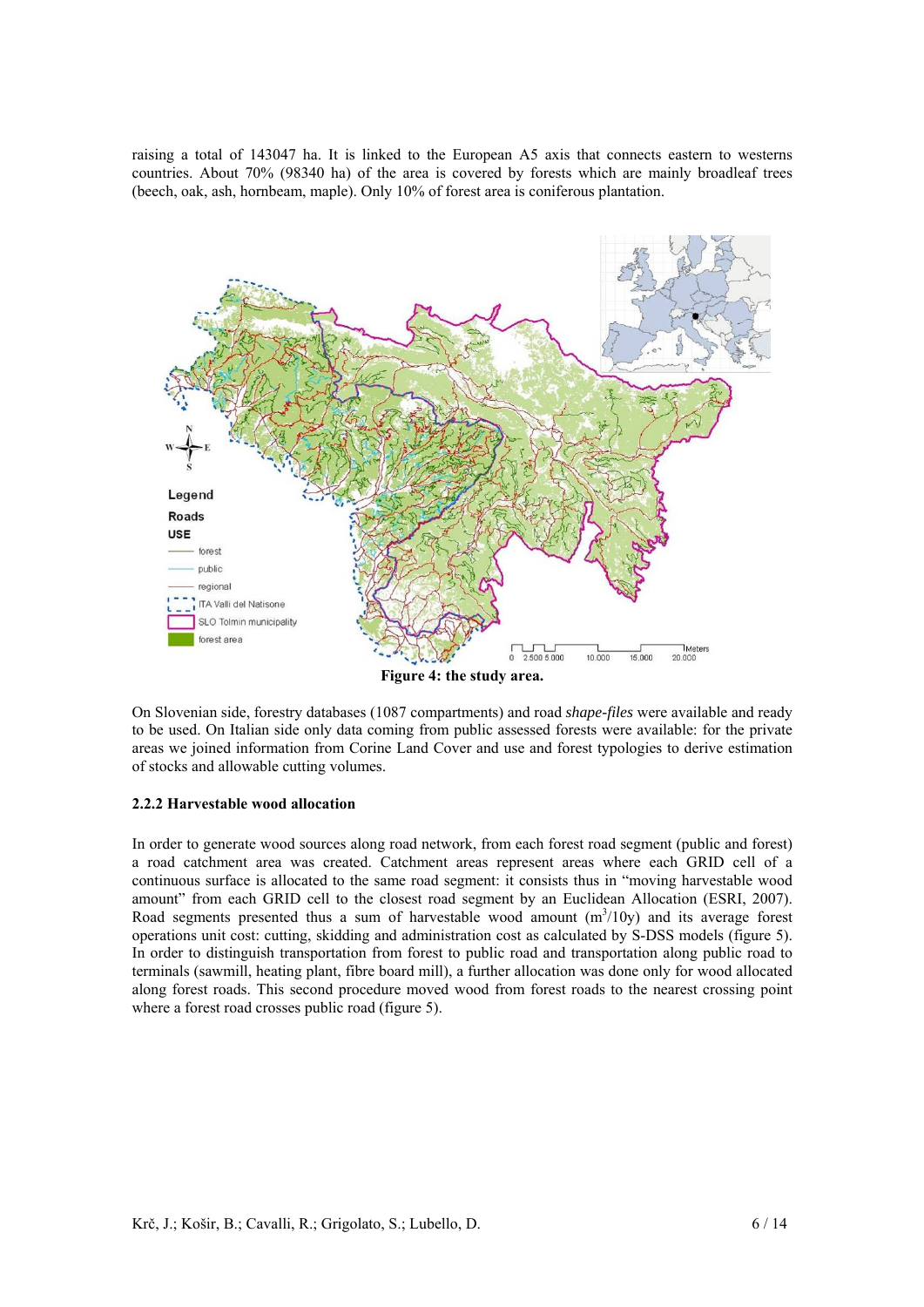

**Figure 5: determining source points values procedure** 

### **2.2.3 Transporting analysis**

Transporting analysis was based on a networking methodology. Network is a system through which distribution and transportation of a generic good occurs. It can be modelled as a one-dimensional nonplanar graph or geometric network composed by features, where network connectivity is based on geometric coincidence. The main purpose of this research approach was to evaluate wood transporting costs by a real road network distance optimization. The analysis is thus based on the spatial distribution of wood *sources* and *sinks* (terminals) along road network.

Transporting analysis consisted in two analyses according to the allocation procedure applied. First calculation consisted on evaluating wood transporting from forest road to road network crossing points by analysing results on distance allocation results. Consequently a second calculation was sorted out on transporting wood from sources (crossing point between forest roads and public roads and allocation points along public road) to terminals (sinks) by network analysis.

According to GIS-based results concerning the allocated wood from forest roads to public roads, the straight line distance between forest road catchments site and public road crossing point was as average 607 m for Slovenian area and 561 m for Italian area (one way). To define a close to real transportation distance, a coefficient based on the rate between average slope of forest area and maximum average slope parameter for forest road (fixed in 12%) was considered (Bernetti and Fagarazzi, 2003). Therefore average transportation distance of wood along forest roads to sources were: for Slovenian area 1.81 km (one way) and for Italian area 1.71 km (one way).

In order to evaluate forest road transporting to main road sources, cost of 0.90  $\epsilon$ /km per cubic meter (two ways) was considered in allocation analysis from forest to main road. At this stage wood transportation is done by tractor and trailer and then from public roadside to terminals by truck and trailer combination. Same costs were considered for both countries. In this study, transportation of 6 m length logs by truck and trailer was supposed. The maximum payload considered was 40 t (20 t for truck and 20 t for trailer) corresponding to 54 m<sup>3</sup> of timber (with a wood density of 930 kg/m<sup>3</sup> - average value for different broadleaves wood at 50% of moisture content). According to some studies (Spinelli *et al.*, 2007, Gronalt and Rauch, 2007), a cost index of 0.25  $\epsilon$ /km per cubic meter was considered. Distance between each source and sink was calculated by a networking analysis (Grigolato *et al.*, 2005). Therefore each source was characterized by transporting distance optimised by the shortest way according to road network results. For each source*,* the total amount of harvestable wood and its average supply cost was set.In order to simplify the analysis, two terminals were considered: one on Italian side and the other on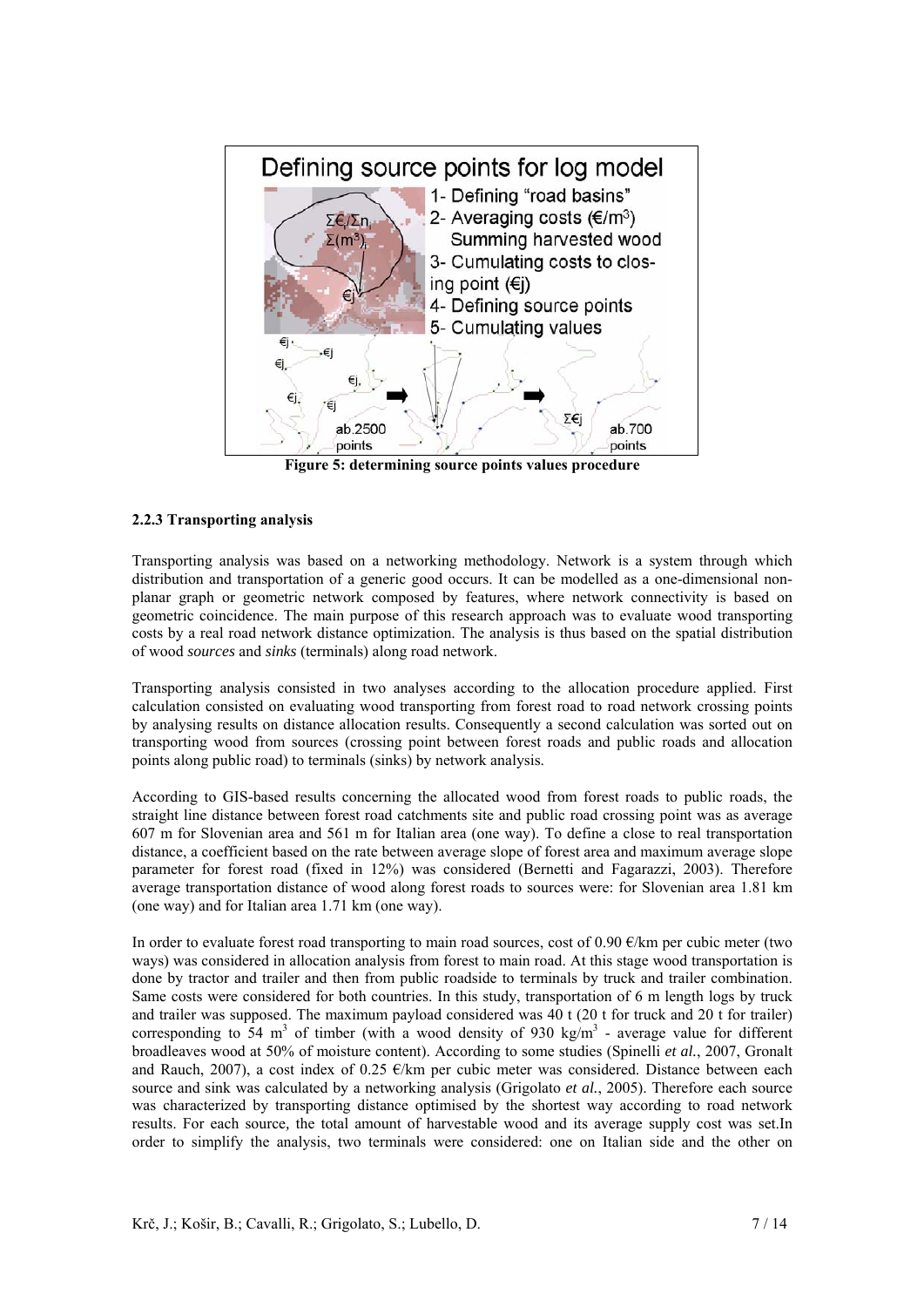Slovenian side. In the studied scenario, wood can flow and supply both terminals which corresponds to two main wood industrial districts inside the study area. Total amount and average cost supplying wood to Italian or Slovenian terminal were calculated with excel spreadsheet calculations on matrices obtained by a road networking GIS based analysis.

# **3. Results and discussion**

# **3.1 Differences of ITA and SLO forest operations approaches**

We run both models on the Slovenian side of testing area. Initial results which we compared were separately produced wood skidding methods classification map (figure 6). The selection of skidding methods is different (Stergiadou *et al.*, 2007), but comparable to certain extension (table 3).



**Figure 6: comparing skidding systems results on the same stand** 

|  |  |  |  | Table 3: comparing skidding systems feasible areas (in %) on the Slovenian side of testing area |
|--|--|--|--|-------------------------------------------------------------------------------------------------|
|  |  |  |  |                                                                                                 |

| <b>SLO</b> model            | $\%$ | <b>ITA</b> model | $\%$ |
|-----------------------------|------|------------------|------|
| Manually                    |      |                  |      |
| Tractor uphill              |      | Tractor          |      |
| Tractor downhill            | 32   | Forwarder        | 20   |
| Mobile tower crane uphill   | 25   | Tower            | 31   |
| Mobile tower crane downhill | 31   | Sledge           | 16   |
|                             |      | Not reachable    | 24   |
| Sum                         | 00 ا |                  | 100  |

The similarity can be noticed comparing tractor (SLO) with tractor together with forwarder areas (ITA) model. Slovenian model does not foresee closed areas, but Italian classified a quarter of productive forest areas as "not reached". This option shall be added to Slovenian model because also in Slovenia there is declaration for closed forests. All forest stands with skidding distance over 1200 m in flat terrain (tractor) and 800 m in steep terrain (cable systems) are declared as closed for forest operations.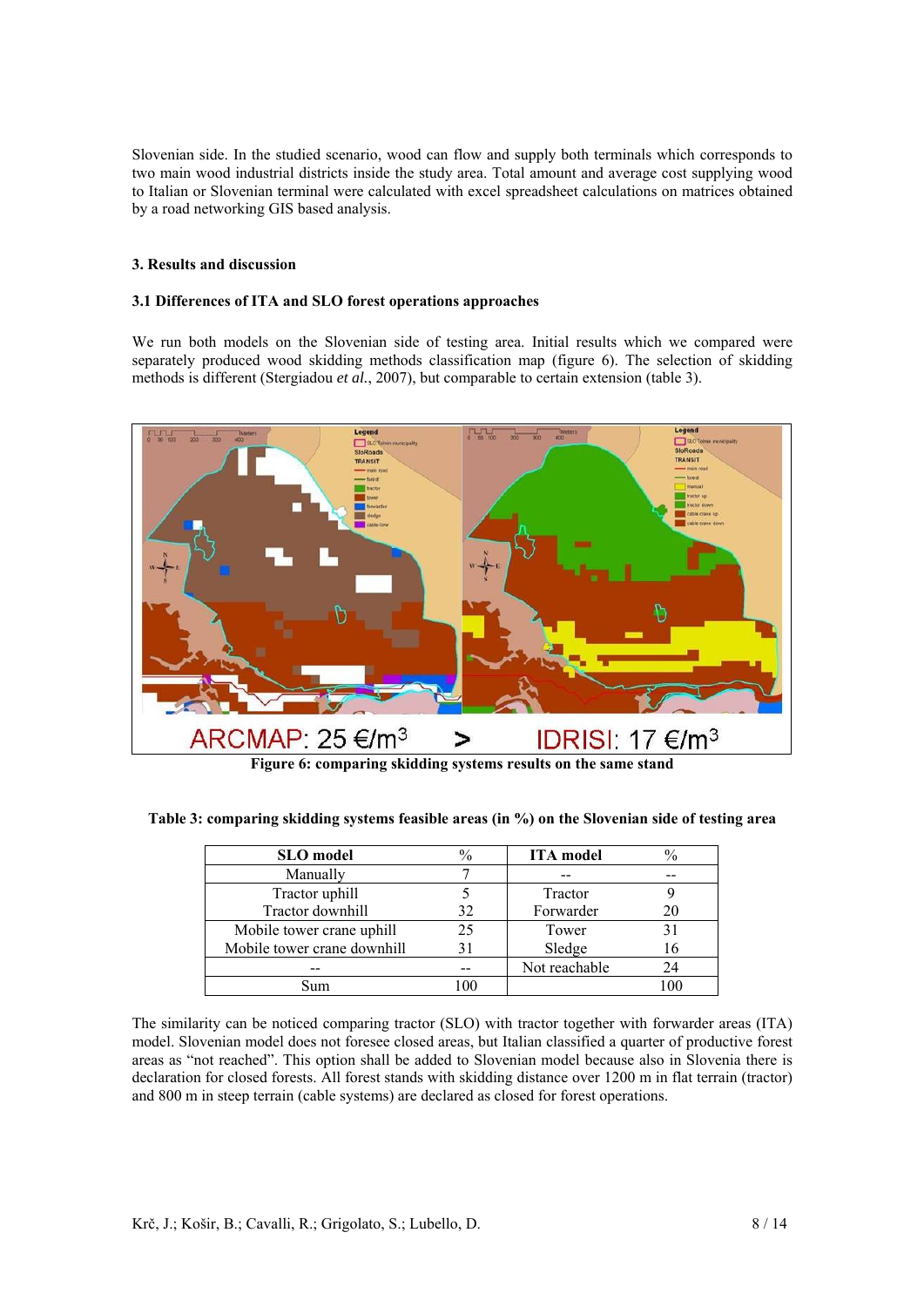#### **3.2 Comparing models output costs**

Total predicted costs for cutting and skidding operations were compared. Both models are able to calculate costs: Slovenian does it for every compartment, Italian for every grid cell of 40 m basic resolution. Simple GIS *spatial statistics* enable transforming and summing grid result to compartment based averages. After that, on forest compartment level. Figure 7 show the result of cost comparison by forest compartment: for each stand a prevailing skidding methods is defined and its average forest operation costs are compared between the two models results.



**Figure 7: average differences in forest operation costs (cost SLO – cost ITA) analyzed by different skidding methods** 

Results on figure 7 point out some differences: in Italy manual skidding is not considered because it is not used anymore (with the exclusion of slides for firewood extraction) while in Slovenia it has quite high costs. Tractor skidding is  $5 \in \text{cheaper}$  in Italy because of higher productivities maybe due to a higher level of technology and more powerful or new models of tractors (recently, small forest enterprises had some help from region providing founds to renew machines). Productivities used in SLO model calculation were derived from national standard times which are pretty old and not suitable for using in contemporary tractor skidding operation. Cost of cable crane extraction is similar if comparing Slovenian mobile tower with Italian sledge yarder system. Mobile tower in Italy is cheaper because it is used usually for lines shorter than 300 m with installation times of 2 or 3 hours. Forwarder is a new system in Italian forestry sector but its use is growing fast: first studies shows high hourly costs (table 4), but huge productivities if compared to skidder. The so called cable-forwarder (a winch-aided forwarder that ArcMap model could also consider) may also reach 70 % terrain steepness.

For better explanation of average differences (figure 7), derived by subtracting SLO and ITA cost of cutting and skidding operation, the input data on efficiency and system hour costs have to be available (table 4).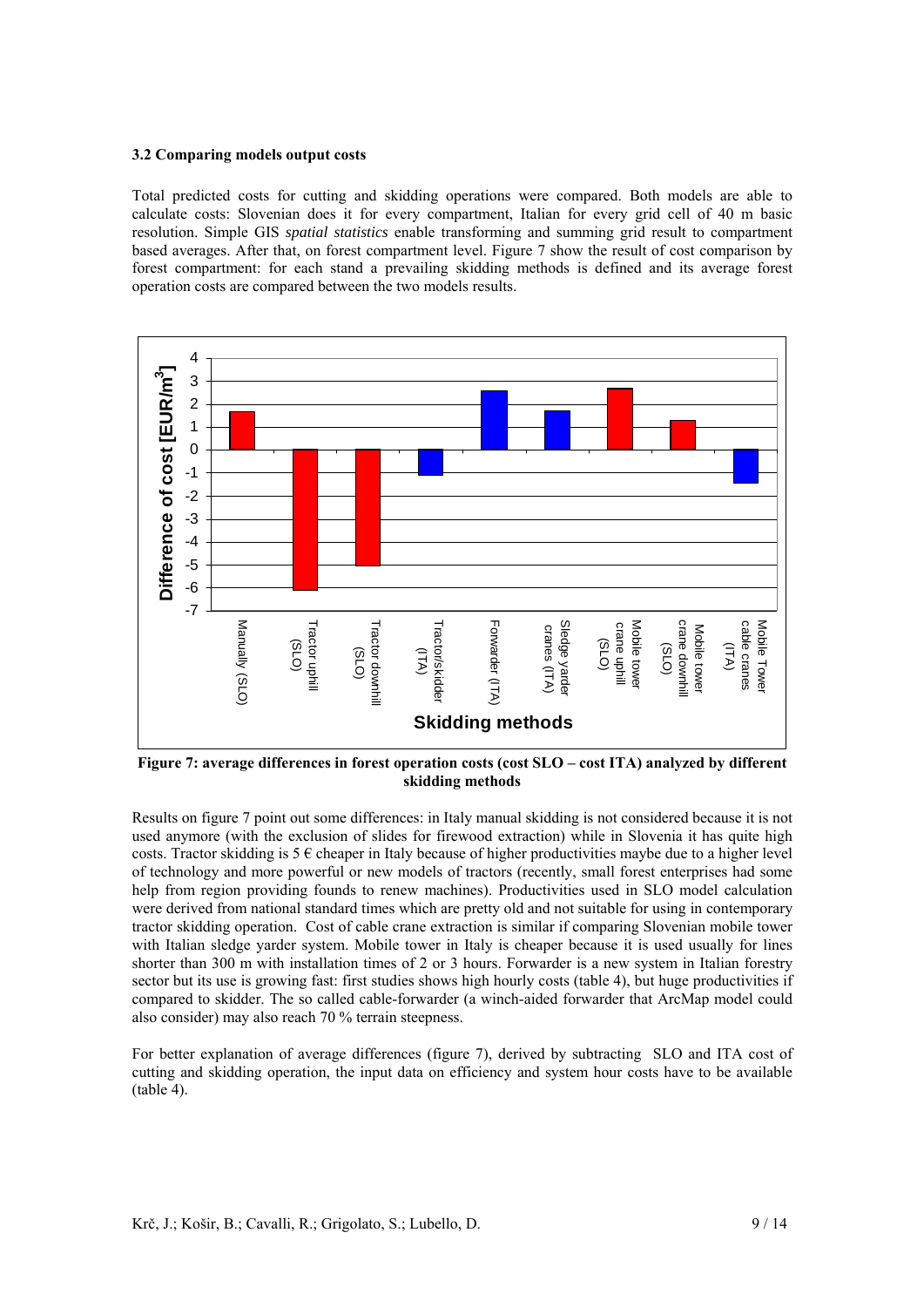| System           |            | Motor<br>manual<br>felling | Mechanized<br>felling | Skidder/<br>tractor+<br>winch | Mobile<br>Tower<br>crane | Forwarder | Sledge<br>yarder crane forwarder | Cable- |
|------------------|------------|----------------------------|-----------------------|-------------------------------|--------------------------|-----------|----------------------------------|--------|
| $\epsilon$ /hour |            | 20.68                      | 98.77                 | 34.95                         | 63.00                    | 66.17     | 98.00                            | 70.00  |
| $\epsilon/m^3$   | <b>ITA</b> | 8.27                       | 7.60                  | 8.74                          | 12.60                    | 5.09      | 24.50                            | 7.85   |
| $m^3/h$ our      |            | 2.5                        | 13                    | $\overline{4}$                |                          | 13        | 4                                | 9      |
| E/hour           |            | 14.64                      |                       | 43.58                         | 109.94                   |           |                                  |        |
| $\epsilon/m^3$   | <b>SLO</b> | 9.12                       |                       | 11.25                         | 16.92                    |           |                                  |        |
| $m^3/h$ our      |            | 1.6                        |                       | 3.9                           | 6.5                      |           |                                  |        |

**Table 4: system hour costs for SLO and ITA model** 

Differences in efficiency by specific operations are evident. Felling operation (motor manual) is much more efficient in Italy, while cost efficiency in skidding operation differs mostly through higher system hour costs in SLO. Lower cost on "tractor" terrains in Italy come mostly from efficient forwarder and also skidder systems.

### **3.3 Wood flow results and supply evaluation**

As it is shown on figure 8 for the specific case study on inter-regional supply analysis, Italian terminal is more cost-efficient when it is supplied by wood source over 30 km. On the other side, Slovenian terminal is more cost-efficient when it is supplied from sources within 30 km.

On figure 9, map shows an inter-regional supply area, where wood sources have approximately a corresponding supply cost for both terminals: the supply basin presents an area of 20000 ha, with an available cutting volume of  $690000 \text{ m}^3/10y$  and a maximum difference on supply cost between the two terminals of  $\pm 2 \text{ E/m}^3$ .

Results over the inter-regional supply basin evidence that Slovenian terminal, even if it has a lower efficiency in long distance supply over Italian area (figure 8), could take advantage by increasing its interest on Italian wood availability. Inside the inter-regional basin area, as it is reported on table 5, Slovenian sources generally show a higher supply cost but a lower forest operation cost than Italian sources. Slovenian terminal can find advantage of this situation expanding the supply area over Italian boundaries. Therefore, Slovenian terminal can potentially take advantage increasing supply amount of 572000 m<sup>3</sup>/10y. On the other side, Italian terminal could potentially take advantage of 118000 m<sup>3</sup>/10y coming from Slovenian side. Transportation cost have an influence between 24 and 32% on total cost: this means that if we want to try reducing wood cost we have to intervene in cutting and skidding operations. One solution could be introducing new technology with higher productivity or cutting more wood per unit area where forest has prevailing productive function.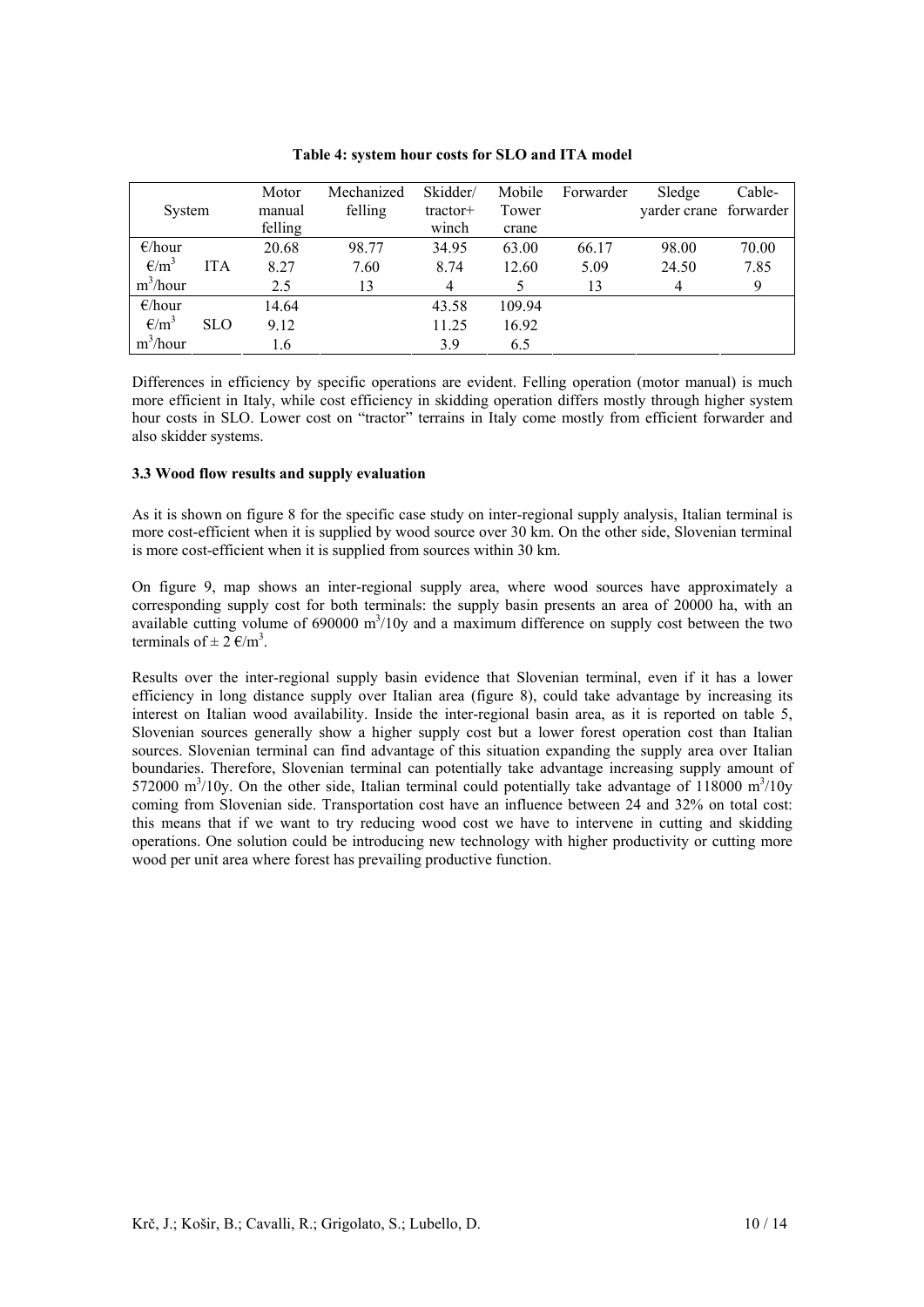

**Figure 8: supply cost in relation to distance (two way) from sinks for wood flow at inter-regional scale** 



**Figure 9: supply basin resulting as inter-regional supply area by considering maximum difference**  on supply cost between the two terminals of  $\pm 2 \text{ } \epsilon/\text{m}^3$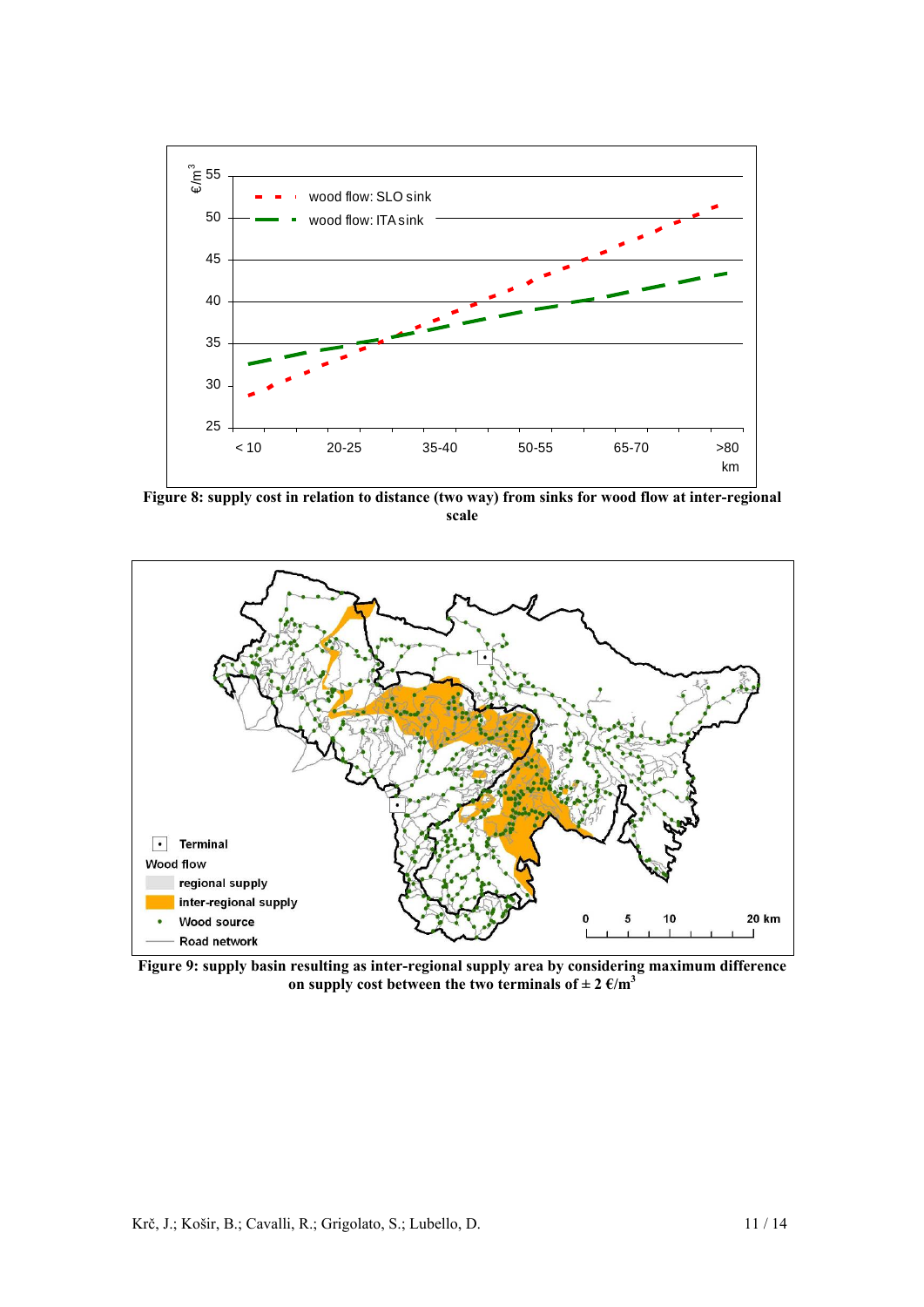|             |            | <b>DISTANCE</b> |         |                            |                      | <b>WOOD</b><br><b>FLOW</b> |                |           |
|-------------|------------|-----------------|---------|----------------------------|----------------------|----------------------------|----------------|-----------|
|             |            |                 |         |                            | Forest<br>operations | Allocation<br>+ transport  | Total          |           |
| <b>FROM</b> | TO         | average         | maximum | $\cdot$ $\cdot$<br>minimum | average              | average                    | average        |           |
| sources     | terminals  | km              | km      | km                         | $\epsilon/m^3$       | $\epsilon/m^3$             | $\epsilon/m^3$ | $m^3/10y$ |
| <b>ITA</b>  | <b>ITA</b> | 22              | 46      | 10                         | 27.67                | 8.72                       | 36.38          | 572 000   |
| <b>ITA</b>  | <b>SLO</b> | 27              | 68      | 10                         | 27.67                | 9.94                       | 37.61          | 572 000   |
| <b>SLO</b>  | <b>SLO</b> | 31              | 48      | 12                         | 23.42                | 11.13                      | 34.55          | 118 000   |
| <b>SLO</b>  | <b>ITA</b> | 31              | 45      | 12                         | 23.42                | 11.12                      | 34.54          | 118 000   |

# **Table 5: Source points located inside the inter-regional effective-cost area analysis according to their location and destination over borders**

### **4. Conclusions**

For efficient predicting of wood flow beside cost of forest operation and logistic some additional questions have to be addressed. Very important issue is wood quality. The assortment has to be sold by many specific trade possibilities. Forest owner has free decision in timber sale activities. He shall be advised by professionals about sale possibilities and potential financial success of sale process. Decision support system shall foresee variants comprising complex solutions with optimization efficiency calculations.

Second open question is influential territory of the raw wood trade market. We know that a lot of round wood produced in testing area is sold outside its borders. The vicinity of developed market of wood processing industry (north Italy, Austria) influence to a great extend on wood flow on regional, national and international level. Great sink and also source of wood raw material represents harbors in Monfalcone and Koper. The source point on Oversee location influences on wood raw material balance, great massive of undivided forest region is located on Slovenian- Croatia border. There are some wood processing industries placed in the area, which are using mainly imported wood from different destinations.

Domestic using of available wood sources has to be considered too: small scale forest property which is present on testing area has specific model of using wood out of private forests. In fact, there are many small installations of sawmills and boilers for heating of private houses and domestic processing of saw logs.

Chosen model should be consistently used over all testing area – regardless if it is located on Italian or Slovenian side of the border. Through unique model we will test efficiency of different solution and not differences in model approach.

It will be promising to extend the cooperation on this research field to be comparable with real wood flow on regional, interregional and international level. Our proposal is pointed to research group in Austria and Croatia. Together we are able to predict and evaluate different scenarios which are more realistic for wood procurement market. To be efficient we shall avoid of long distance transport in round wood market activities. Decision support system like the presented one shall overcome short-term interests of single stakeholders on wood market which are not in sound with forest and wood processing strategy on higher levels.

### **5. References**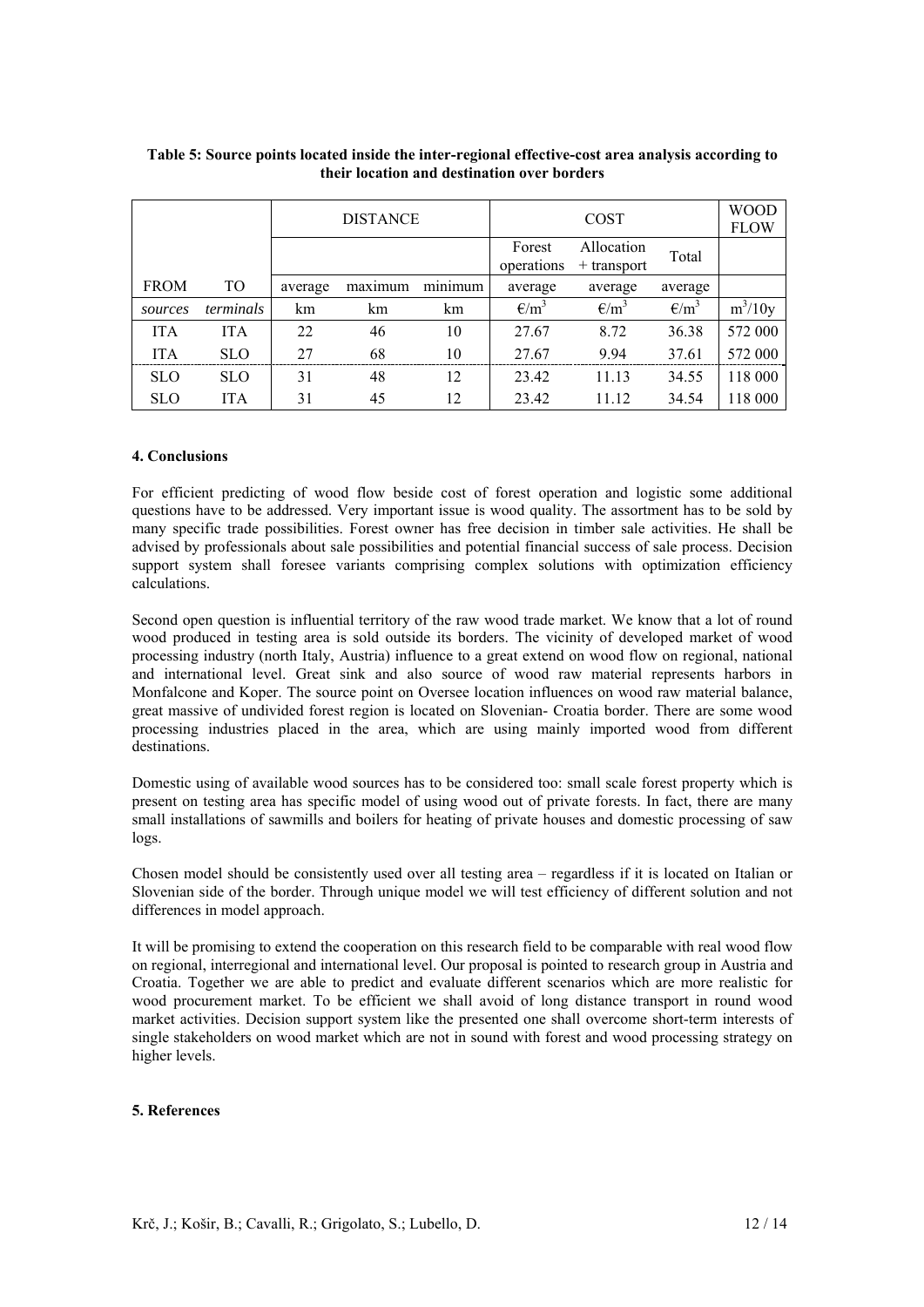AA.VV. (1961), Trafficability of soils. Soil Classification. Technical Memorandum n° 3-240, 16th supplement. U.S. Army Engineer Waterways Experiment Station, Vicksburg, Mississippi.

Anderson M.G. (1985), Forecasting the trafficability of soils. In Richards K.S., Arnett R.R., Ellis S. - Geomorphology and Soils. George Allen & Unwin LTD, London. pp 397-416.

Bernetti I. and Fagarazzi C. (2003), BIOSIT: una metodologia GIS per lo sfruttamento efficiente e sostenibile della "risorsa biomassa" a fini energetici. Firenze: D.E.A.R.T, Dipartimento di Economia Agraria e delle Risorse Territoriali.

Bonasso R.P. (1989), Toward a naïve theory of trafficability. In Antonisse H.J., Benoit J.W., Silverman B.G., Proceedings of The Annual AI systems in government conference. March 27-31, 1989. Washington, D.C.. IEEE Computer Society Press.

Cavalli R. and Lubello D. (2006) Firewood cable yarding on steep terrain in Alpine conditions. In Proceedings of the 39th International Symposium on forestry mechanization, Sofia, Bulgaria. 24-28 september 2006. In press.

Cielo P., Gottero F., Morera A. and Terzuolo P. (2003), La viabilità agro-silvopastorale: elementi di pianificazione e progettazione. IPLA – Regione Piemonte, 106 pp.

Della Giacoma F., Piegai F. and Vettori S. (2002), Esbosco a strascico con trattore e verricello: alcune esperienze. Sherwood 8 (1):21-26.

Eastman J.R. (1997), IDRISI for Windows: A grid-based geographic analysis, Version 2.0. Graduate School of Geography, Clark University, Worcestor, MA.

ESRI (2007), ArcGIS Desktop Help. Environmental Systems Research Institute. Redland, CA http://webhelp.esri.com/arcgisdesktop/9.1/

Fanari F., Bolognani R. and Piegai F. (1999), Produttività nelle operazioni di abbattimento, allestimento ed esbosco con gru a cavo in utilizzazioni forestali della Magnifica Comunità di Fiemme. Sherwood 5(9):23-28.

Grigolato S., Firth J., Hock B., Nielsen P., Bernd M. and Cavalli R. (2005), Supply of Logging Residues for Energy Production a GIS-Based Study. A Case Study in New Zealand and in Italy. On proceedings of 14th European Biomass Conference & Exhibition. Biomass for Energy, Industry and Climate Protection. Palais de congres: Paris, 17–23 October.

Gronalt G. and Rauch P. (2007), Designing a regional forest fuel supply network. Biomass and Bioenergy. 31 (2007): 393-402.

Heinimann H.R. (1986) – Seilkraneinsatz in den Schweizer Alpen: eine untersuchung über die Geländeverhältnisse, die Erschliessung und den Einsatz verschiedener Seilanlagen. Diss. ETH n° 7929, Zürich. 169 pp.

Heinimann H.R. (1994) – Conceptual design of a Spatial Decision Support System for harvest planning. In Proceedings, International NEFU/IUFRO/FAO/FEI seminar on forest operations in mountainous conditions. (Session J. ed.) July 24-26, 1994. Harbin, P.R. of China. Dept. of Forest Engineering, Oregon State University, Corvallis.

Hippoliti G. and Piegai F. (2000), Tecniche e sistemi di lavoro per la raccolta del legno. Compagnia delle Foreste, Arezzo. 157 pp.